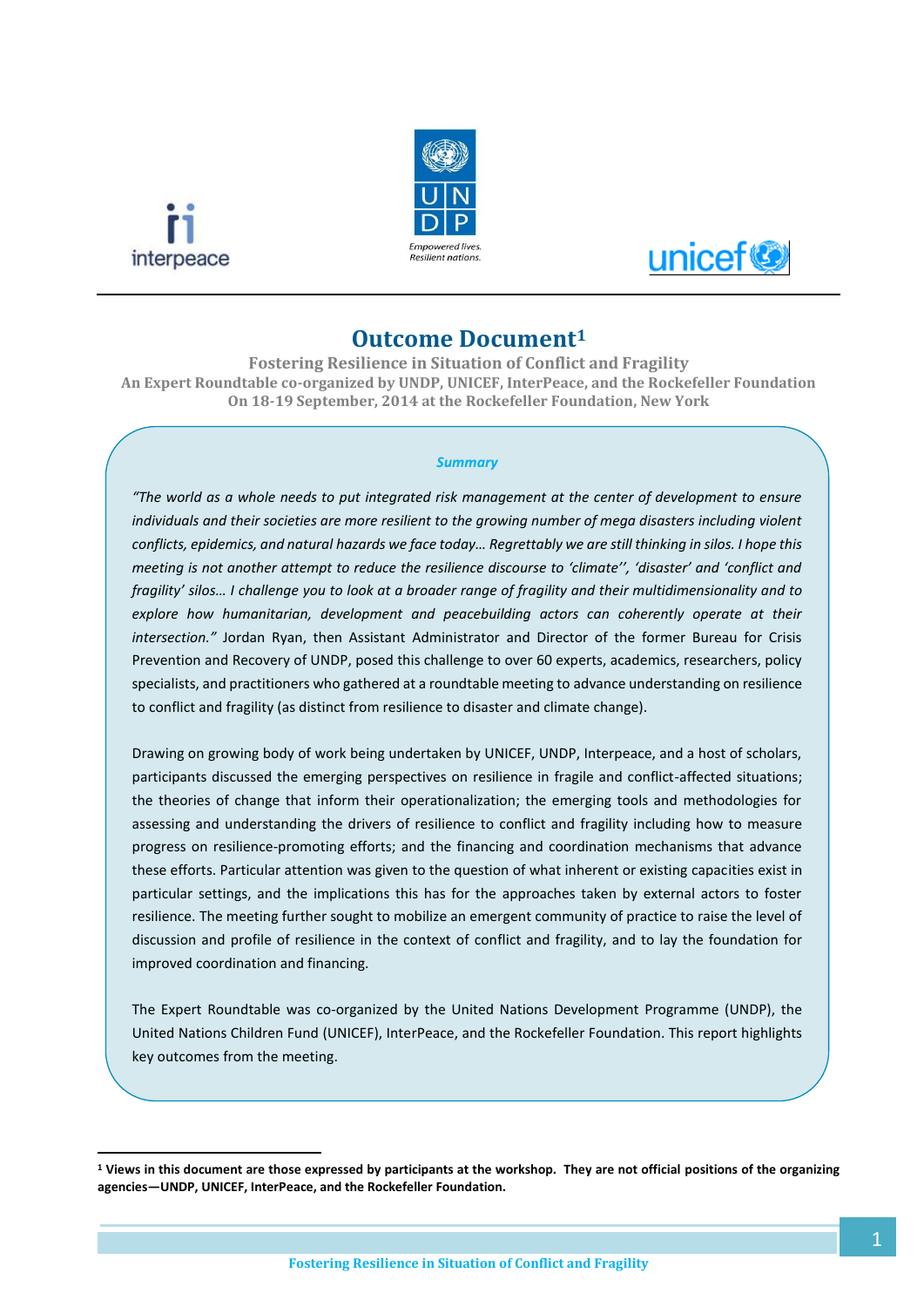## **1.0 Why the Growing prominence of resilience in international humanitarian and development discourse?**

**As part of setting the stage for the deliberations, participants acknowledged that resilience as a concept and policy instrument is becoming ubiquitous in humanitarian, development, and peacebuilding discourses. They cited among others the following reasons for the growing interest in resilience:** 

- 1.1. Conflict, natural hazards, insecurity, and other shocks and stresses are increasingly multidimensional, multilevel, and widespread. "For the first time since World War II we are at the same time responding to five Level 3 crises (the highest level of emergencies) in Syria, Iraq, the Central African Republic, and South Sudan…The situation is further worsened by the Ebola outbreak in West Africa", Ted Chaiban—UNICEF's Director of Programmes—reminded participants. The overwhelming scale and intractable nature of these crises is stretching available resources beyond limits, demanding attention to greater coherence and the minimization of duplication and waste. The resilience discourse is a wakeup call to both external and internal responders to crisis to reconsider their respective response designs and the way they organize and deploy resources in order to foster coordination, promote synergy, and minimize waste.
- 1.2. Long-term transformation of post-conflict societies can only happen when the affected population take ownership of their own change process. External support needs to focus more on identifying and strengthening the endogenous resources or drivers that make societies more resilient in the face of adversity.
- 1.3. Resilience helps the international system to better understand the overlapping impact of conflict and disasters due to natural hazards. It also provides a lens for understanding complex adaptive systems and the non-linear ways in which they function that deeply affect the delivery of aid.

Drawing on these observations, participants concluded that current national and international models for responding to conflict and fragility have shown significant weaknesses in their design and impact in responding to the growing crises. These new interconnected crises demand the reordering of the international crisis response and development systems. The resilience discourse, it was felt, offers a window for the reordering exercise, as it is redefining spaces and opportunities for co-developing new approaches that draw the strengths from different sectors and paradigms to address the complex settings participants are facing.

## **2.0 Perspectives on Resilience in Situations of Fragility and Conflict**

**Participants acknowledged the rich history of resilience across disciplines and practice areas. They affirmed the meeting's starting assumption: that resilience discourse in the development and humanitarian sectors has generally focused on disasters and climate change, and while considerations of conflict and fragility have recently been accorded some attention, more is needed.** Recognizing the rich ownership and application of resilience across disciplines and sectors, participants noted that the broad contours of the widely accepted understandings of resilience include ways in which individuals, communities, societies, states and their institutions, and systems respond to shocks and stresses whether caused by natural hazards, climate change or conflict. In reinterpreting the broad contours through the lens of conflict and peacebuilding theories, participants highlighted the following:

2.1 Resilience is about a) how much conflict-carrying (absorptive or conflict management) capacity a society has; b) how to identify and preserve the critical qualities of a society in time of conflict (e.g. dignity, cohesion, capacity, etc.) so that the society maintains its core function in spite of the crisis;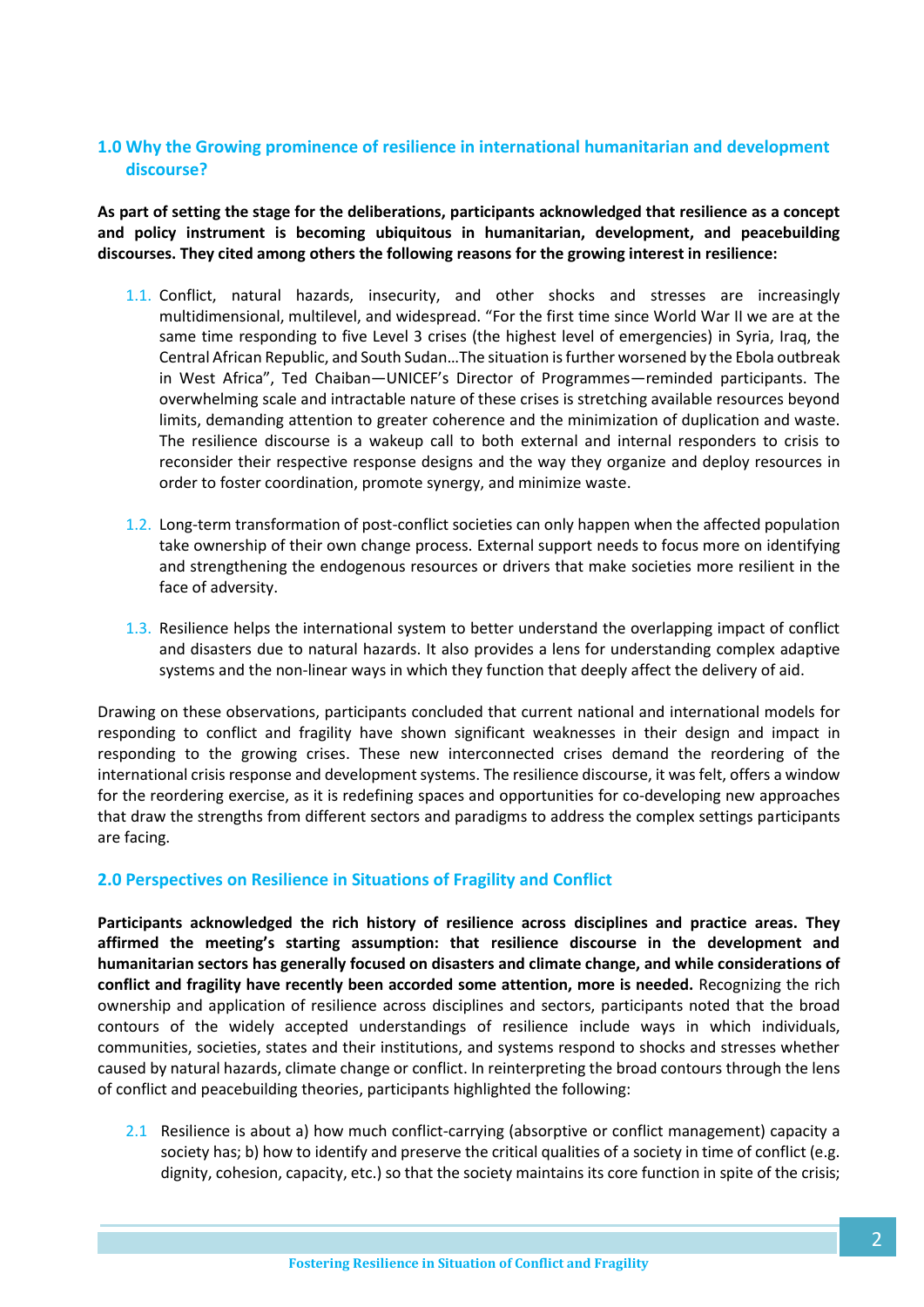and c) how quickly a society recovers or undergoes a wholesale transformation after violent conflict to consolidate peace, accelerate development, and thereby better withstand future conflicts.

- 2.2 *Agency* (intentional actions taken by people in a society to address a problem) and *capacity* (the ability of society to act) are vital to understanding societal resilience. The role of international actors should be about supporting those factors that enable individuals, communities and societies to unleash their *agency* and *capacity* to respond to their own situations of conflict and fragility.
- 2.3 Transformation should be the ultimate aim of resilience-promoting efforts. Some participants however warned that internal and external actors should match ambition for wholesale transformation with what is feasible at a given time. This view proposed that resilience fostering efforts should begin by defining the 'boundaries of change'—what needs to be changed with the available resources, level of commitment, and how much of the desired change is appropriate at a given time or may change over time.
- 2.4 Populations affected by conflict and fragility should take the lead in defining and engaging the 'boundary of change'. This should be driven by strong commitment to local and national ownership, which moves beyond traditional NGOs to engage other societal groups (particularly women and youth). It was observed that policy discussions around resilience are dominated by Western scholars, policymakers, and practitioners, and as one participant noted, "If we are serious about fostering resilience, we need to increase dialogue with those affected by conflict and fragility and not among ourselves."

## **3.0 Strategies for Promoting Resilience in Fragile and Conflict-affected Settings**

**By the general definition of resilience, participants discussed that fostering resilience should include developing institutional, organizational, and leadership** *capacities* **as well as mobilizing the** *collective agen***cy of an individual, community or a society.**

- 3.1 Capacity was defined as the ability of actors at all levels to respond to situations of violent conflict and other forms of shock and stress in increasingly transformative ways. Participants underlined **the role of basic service delivery in fostering societal resilience**. Inequality that is at the heart of the vulnerability of people and the fragility of institutions is manifested in unequal access to basic services including health, education, sanitation, etc., they argued. Better and more equal access to social services can enhance well-being, strengthen trust between people and their government, thereby build social cohesion and prevent violent conflicts.
	- 3.1.1 Citing cases from Sudan and Ethiopia, participants reflected on how better delivery of water brought together deeply divided groups in Darfur to dialogue and agree on the peaceful sharing of this common resource. Similarly, the decentralization of health systems at community level in Ethiopia is fostering collective actions in other areas of social life. The mobilization of community agency through the decentralized health system was a strong factor that contributed to Ethiopia escaping the devastating impact of the 2011 drought that hit the Horn of Africa region, a participant observed.
	- 3.1.2 While calling for further research to solidify claims made on the links between access to basic services and societal resilience, participants contended that better social service delivery that is conflict sensitive and equitable can strengthen the state-society relations. It can also serve as platform for dialogue as well as peace dividends in post conflict settings. This claim it was again emphasized is yet to be tested, but one deserving further investigation.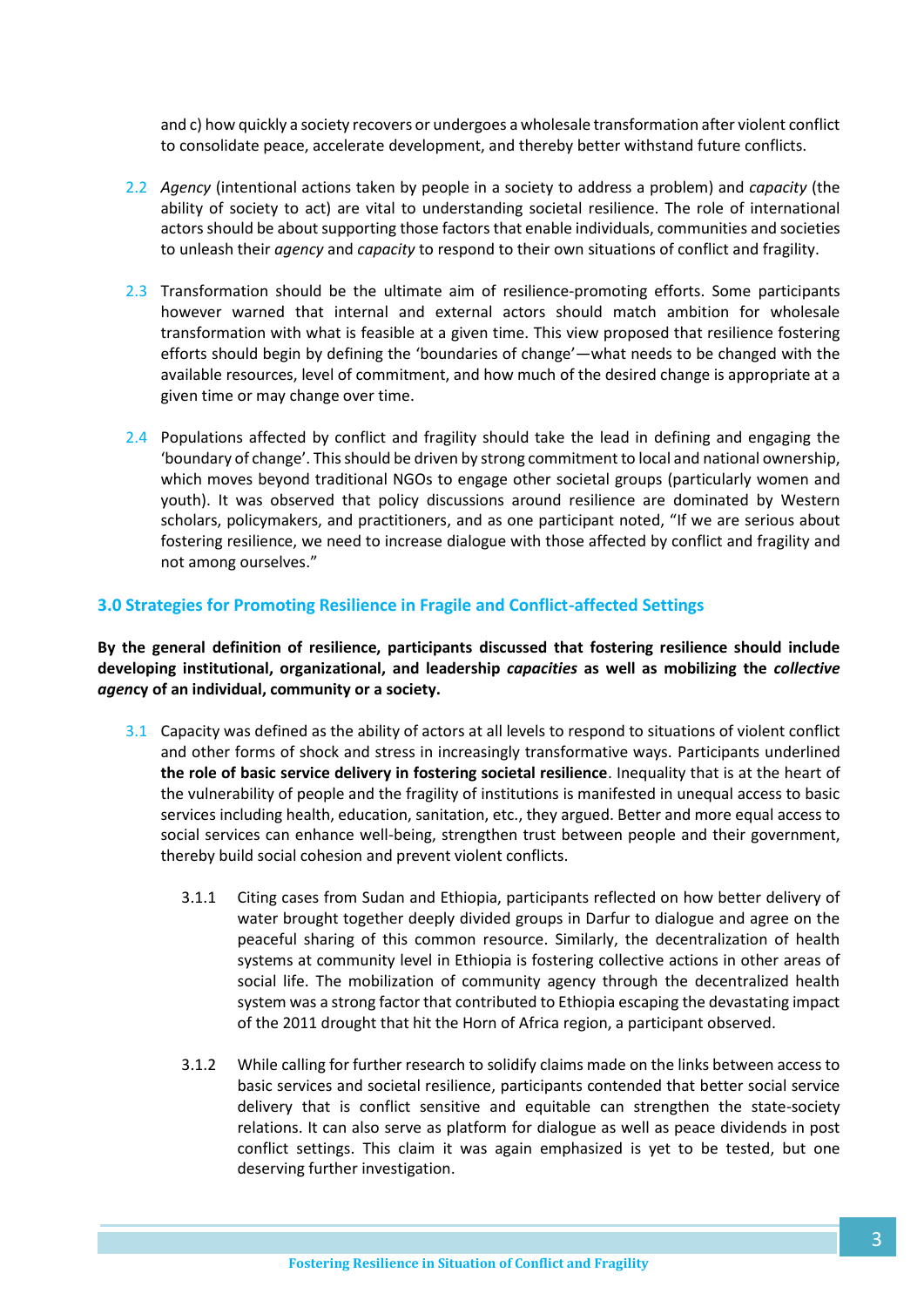3.1.3 Participants warned that in situations of conflict and fragility the heavy technical leaning in capacity development must be matched by equal emphasis on the political and process dimensions of capacity development. They argued that the path a society takes out of crisis is not only determined by its ability—by the level of skills and technological knowhow. It is also a function of relationships and processes as well as about power and incentives. A society may have all the skills and technology to transform for the better after conflict but could be constrained by political interests. This is more obvious in the case of conflict and fragility where one section of the society, particularly those marginalized prior to the crisis, would want a wholesale transformation of society and its institutions, and those who wield power might promote a return to the *status quo ante*.

The meeting particularly noted the case of women who in times of crisis often acquire new roles, new powers and new skills, but when peace returns societies with strong male-dominated power structures, frequently force them back into pre-conflict roles. Some participants observed that the notion of "bouncing back" or "maintaining core functions" sometimes dominates the resilience discourse, inadvertently playing into the pressure to return to the *status quo ante* or to resist the potential of more transformative responses.

3.2 Participants observed that **a collective agency** of a society is rooted in its degree of social cohesion. That is why resilience scholars draw heavily on the social cohesion and social capital literature to understand how violent conflict breaks down or impedes society's ability to cohere, to share, and to act together in situations of conflict and fragility. To foster social cohesion as resource for societal resilience, internal and external responders should consider the horizontal (between people) and vertical (between people and their governments) dimensions. Such efforts should include building infrastructures that facilitate interaction across communities; institutions that regulate behaviors and strengthens trust; education opportunities that empower individuals; healing and national reconciliation; and strengthening civil society organizations, among others.

#### **4.0 Assessing Resilience: Research Strategies and Tools for Measurement**

**Resilience can be understood and measured both as an outcome and a process. It is generally considered that as an outcome it is about measuring the capacity and actions of society in responding to violent conflicts. As a process it is about how well a society organizes itself to coherently respond to the challenges of conflict and other shocks/stresses.** Participants pointed out that current assessment and measuring tools and frameworks are fraught with methodological, technical, and political challenges. They are designed and understood in a reductionist paradigm that promotes the use of linear and simplistic cause and effect models that do not make assumptions explicit and often raise more questions than they answer. There is still lack of clarity on how assessment and measuring frameworks incorporate change and change dynamics in society. Participants also highlighted the following particular challenges:

4.1 On context assessment, participants underscored the need for resilience efforts to start with deep examination of the assets and capacities that individuals, households, communities, institutions and states have – those that exist within particular contexts and to determine the root causes of their fragility and vulnerability. Context assessment should also seek to understand what triggers collective actions at all levels of society and how they are sustained. It was also underscored that *capacities* and *agency* change throughout a conflict and such dynamics should be well understood to design pathways to resilience.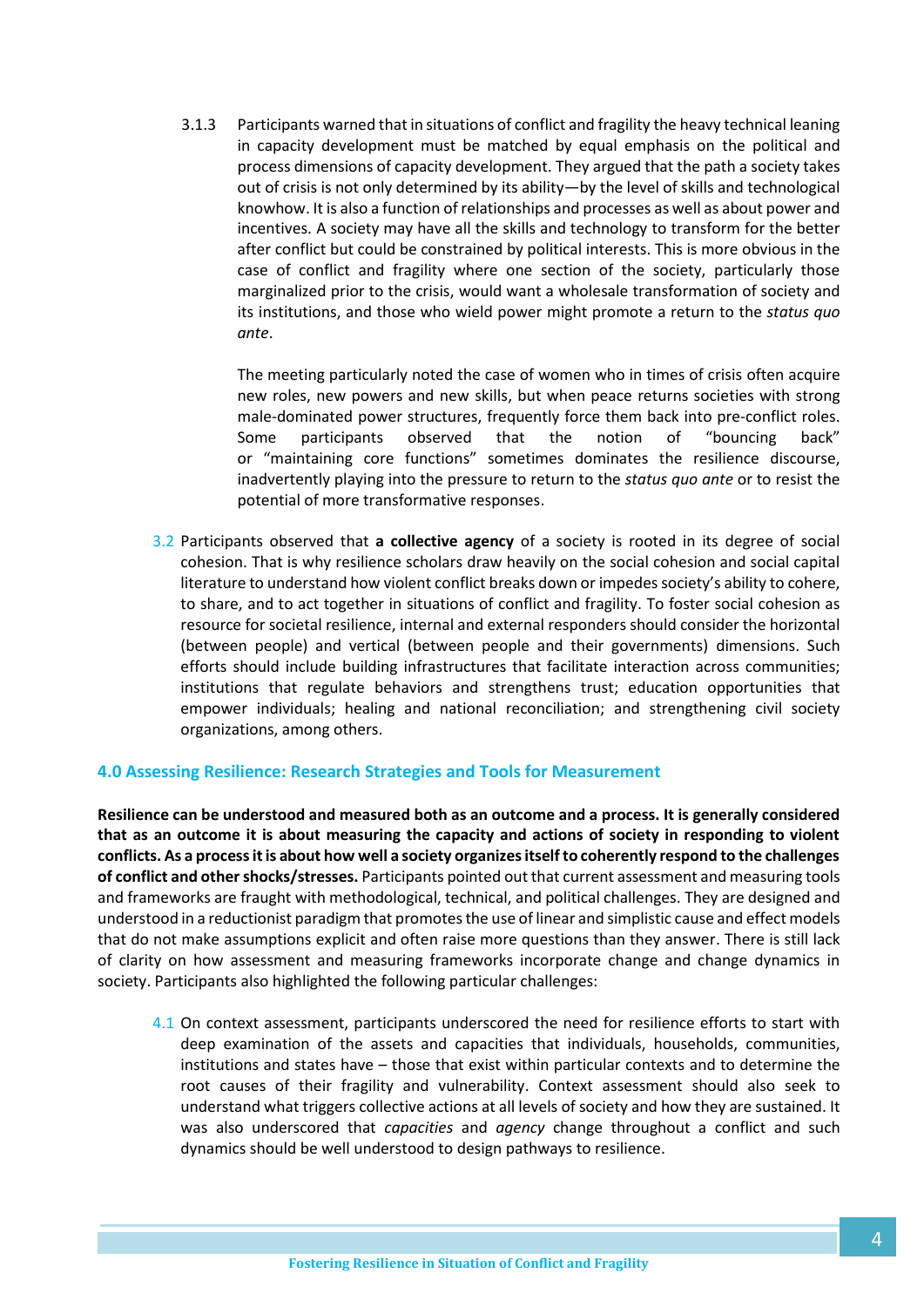- 4.2 On measuring resilience fostering efforts, participants advised this should be about understanding system changes. Such an understanding requires a set of tools that engages the interdependent of paths and pathways to resilience. It calls for more attention to qualitative methods that capture the richness of particular contexts. Most importantly, in the resilience paradigm, we are expected to ensure that the peace we build today is strong enough to respond to tomorrow's conflicts. One participant reminded the meeting that the "Ebola crisis reminds us once again that when institutions and societies are not rebuilt to be resilient after civil wars, new shocks can quickly turn into crisis." But how do we account for success if it depends on whether today's outcomes pass the test of future conflicts? A key challenge in fostering societal resilience in situations of conflict and fragility is **to account for the unknown**. It also includes the dilemma we face in prevention—the ability to measure responsiveness to new risks, and what *doesn't* happen, rather than what *does*.
- 4.3 Another challenge is what to measure. Although measuring peacebuilding and development involves many of the same variables, in the case of resilience, the variables are interrogated in different ways. Resilience focuses measurement on transformation—on impact and not just output and outcome. It is also about composite rather than single variables. Here, more focus is needed to understand the different levels and types of resilience (both negative and positive) and their interactions and impacts; on non-determinant processes and commitment to ensure there are active feedback loops (on-going, real-time).

Embracing these challenges, participants concluded, requires innovation that goes beyond reductionist linear thinking—one that infuses the old monitoring and evaluation frameworks with new thinking and practices and also accounts for the relationship between assessment approaches and the politics of financing in donor capitals.

## **5.0 Coordination and Partnership in Fostering Resilience in Situations of Conflict and Fragility**

Participants observed that decades of lack of coordination has not only led to the waste of much needed resources, it has severely undermined the building of resilience in conflict-affected societies. The resilience "agenda" offers an opportunity to forge enhanced coordination and coherence amongst actors both on the ground and working at regional and international levels. To achieve this aim participants made the following suggestions:

- 5.1 There is need for resilience coordination efforts to integrate the multi-dimensional programming underway by different partners in strategic and conflict sensitive ways. Fostering resilience is best achieved through coordination and partnership with different actors working side by side taking into account their comparative advantages, skills, mandates and programming cycles. There is also need for greater attention to multi-dimensional planning, which should be a truly inter-agency exercise.
- 5.2 On partnership in fragile and conflict-affected contexts, to foster resilience, the growing role of the military in peacebuilding and development and its potential impact on the resilience of postconflict societies was discussed at the meeting. While recognizing that the military brings vast amounts of resources to conflict and post-conflict interventions, more work is needed to deepen understanding of the role of the military and how it impacts on work done by humanitarian, development, and peacebuilding practitioners. There was no resolution on this issue but participants emphasized the urgent need for a further dialogue with the military in areas where resilience and peacebuilding work of UN and other non-military actors are active.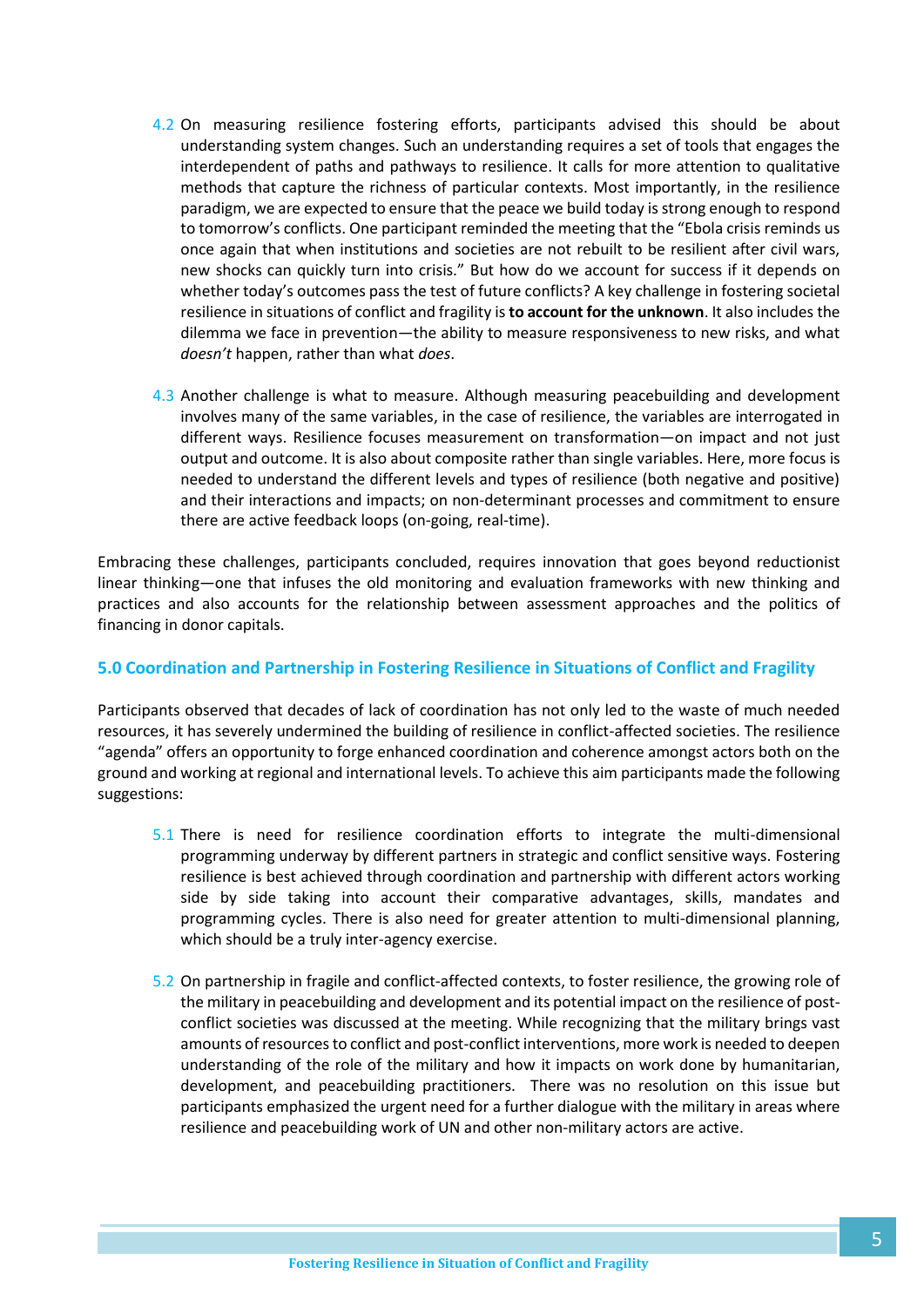## **6.0 Financing**

- 6.1 Financing in the context of fostering resilience is critical because it makes the case for linking different types of financing in different phases – meeting immediate need and long-term needs. Participants contended that donors wield significant power and could force development and humanitarian actors to forge integration and coherence by the way donors structure their funding architectures. For instance, through funding, donors can steer development actors towards activities that go beyond achieving stability and managing risks to longer-term investment in transformation.
- 6.2 Participants discussed the pool funds modality as a good example. When it is informed by a common theory of change the pool fund mechanisms can force cooperation and coherence. Pool funds guarantee predictable and timely financing which are critical to fostering resilience. Participants called for the consolidation of the growing number of small sector specific pool fund mechanisms across recovery and development efforts under a resilience framework to break the silos and ensure synergy.
- 6.3 Participants recognized the need to examine the role that co-financing plays in helping to foster coordination and partnership. There also needs to be mechanisms/structures in place to equitably manage funds and ensure greater access to civil society and flexibility between instruments for the nimbleness of response. Most importantly, they warned, the resilience agenda must not be donor driven if it is to be actualized in a manner true to its intention.

### **7.0 Lessons Learnt from Practice**

Despite much intuition about its relevance as a lens or an organizing principle there is still a relatively weak evidence base on how to foster resilience in situations of conflict and fragility. Participants dedicated time to discussing resilience-promoting efforts of selected cases inlcuding community, institutional, system resilience as well as disaster-conflict interface. The following were key messages drawn from the case analyses:

- 7.1 Failure to respond in time and relevantly is fuelling negative coping practices, which in places like South Sudan, are proving to be resilient. For example, the role and influence of elders, which have been the bedrock for stability in communities in South Sudan has weakened during the conflict without any positive alternative for regulating social behavior especially of youth. The gap in authority and social order is one source of instability and it is proving to be resistent to change. How do external support help to reduce these negative coping practices and provide better alternatives that enhance positive community and societal resilience. Others mentioned gang formation as a response to limited options to address challenges faced by especially young people. These examples re-echoed earlier discussion during the meeting for international actors to be sensitive to the 'boundary of change'—how much change is appropriate in such contexts and at what time.
- 7.2 Drawing on the case of a community in Baghdad, Iraq, participants noted that in order to enhance community resilience one must first assess how individuals in the community define their community. Generally, community is defined as "living, multi-dimensional spaces, geographical areas where people actually do things together." This process of "doing things together" requires well-defined and recognized community leadership and organization mechanisms, as well as a deeper understanding of the economic and geospatial infrastructure of the community (trade networks, road infrastructure, etc.).